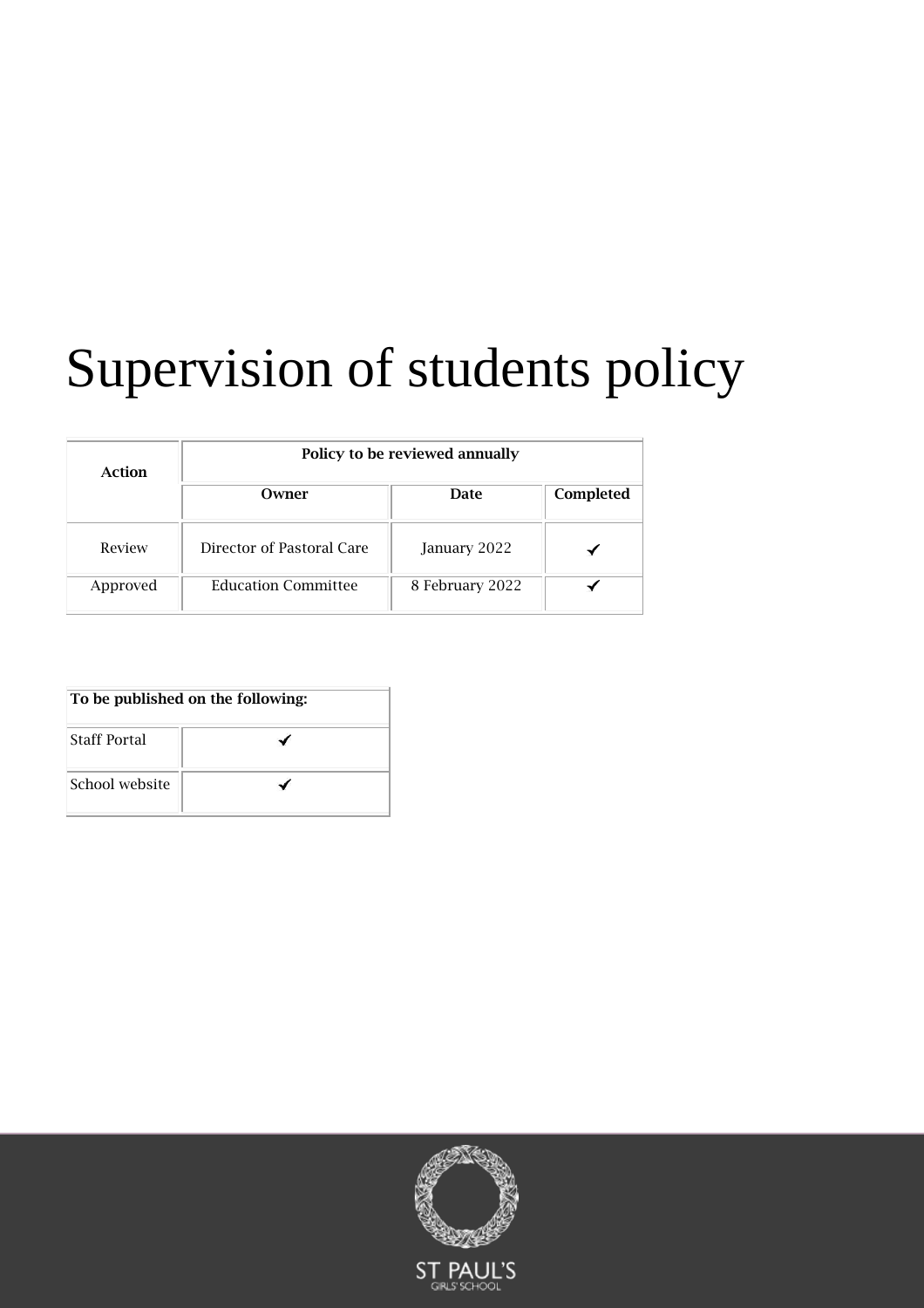St Paul's Girls' School takes seriously its responsibility to ensure that students are supervised effectively to ensure their safety while on school premises or school visits. Staff who supervise are mindful of our Safeguarding Policy, our Anti-Bullying Policy and our Health and Safety policy.

The school's Supervision of Students policy is the over-arching document, and its guidelines and procedures should be adhered to at all times. During the time of the COVID-19 pandemic it may be necessary to introduce additional rules in accordance with the school's covid 19 risk assessment.

## Supervision during lesson times

We ensure that a member of staff directly supervises all students in lessons during years MIV-VI (years 7 to 11). Students in the Senior School (years 12 and 13) can work unsupervised in lesson time anywhere on the school premises which is not otherwise out of bounds to unsupervised students for reasons of health and safety. Students in the Senior School may leave the premises temporarily during the school day (e.g., at lunchtime), or if they have no lessons in the afternoon. They must sign out according to the Senior School registration protocol. Parents may oppose this privilege at the start of the academic year, or at any other point in the year.

Students who are off games will be either in the library or at the pitch side / sports hall / pavilion, supervised by the teacher running the activity. Senior students must inform the senior school office of their location if they are off games.

# Supervision outside lesson times

At certain times remote supervision may be appropriate if students are working independently and are not engaged in high-risk activities or that which require direct teacher supervision. Students are not normally under direct supervision before 8.30am or after 4pm unless they are engaged in an activity organised by a member of staff. Annex C sets out the early / late duty emergency evacuation procedures.

Members of SMT and the Head of Year team operate an Early / Late / Gate Duty rota. They carry with them a radio when they are on duty, as detailed below.

Between 7.30am and 8.00am: if in school, students in MIV – VI should be in the dining room or the library. In addition, students in the Senior School may go to the Garden Building. Students are not permitted in school before 7.30am unless special arrangements have been approved by the Director of Co-Curriculum. The PE Department run training sessions in all PE facilities including the Pavilion from 7:15/7:30 to 8:15am. All training sessions are supervised/coached by a member of the PE department and any students coming into main school before 7:30 are escorted through to the venue by their coach/teacher. A member of SMT is on Early Duty from 7.30am to 8am, and Gate Duty from 8am to 8.30am.

Between 4pm and 6pm: if in school, students in MIV – VI should be in the dining room or the library. In addition, students in the senior school may go to the Garden Building. Between 4pm and 6pm any girl who needs the assistance of a member of staff should go to the school reception, from where the member of staff on Late Duty will be contacted. Students should not be in school after 6pm unless under the direct supervision of a member of staff.

Students attending a school event after 6pm should wait in the dining hall unless otherwise directed by a member of staff. The member of staff on duty that night will operate a loose supervision process and will do a sweep of the appropriate areas at the end of the evening.

Teachers who are running co-curricular activities are responsible for all students engaged in them until the point that all pupils have gone home. Registers are taken of all clubs and kept until the end of academic year.

The person on late duty carries out a sweep of the dining room, library and the Garden Building at the end of the day. See Annex A for the risk assessment for after-school activities.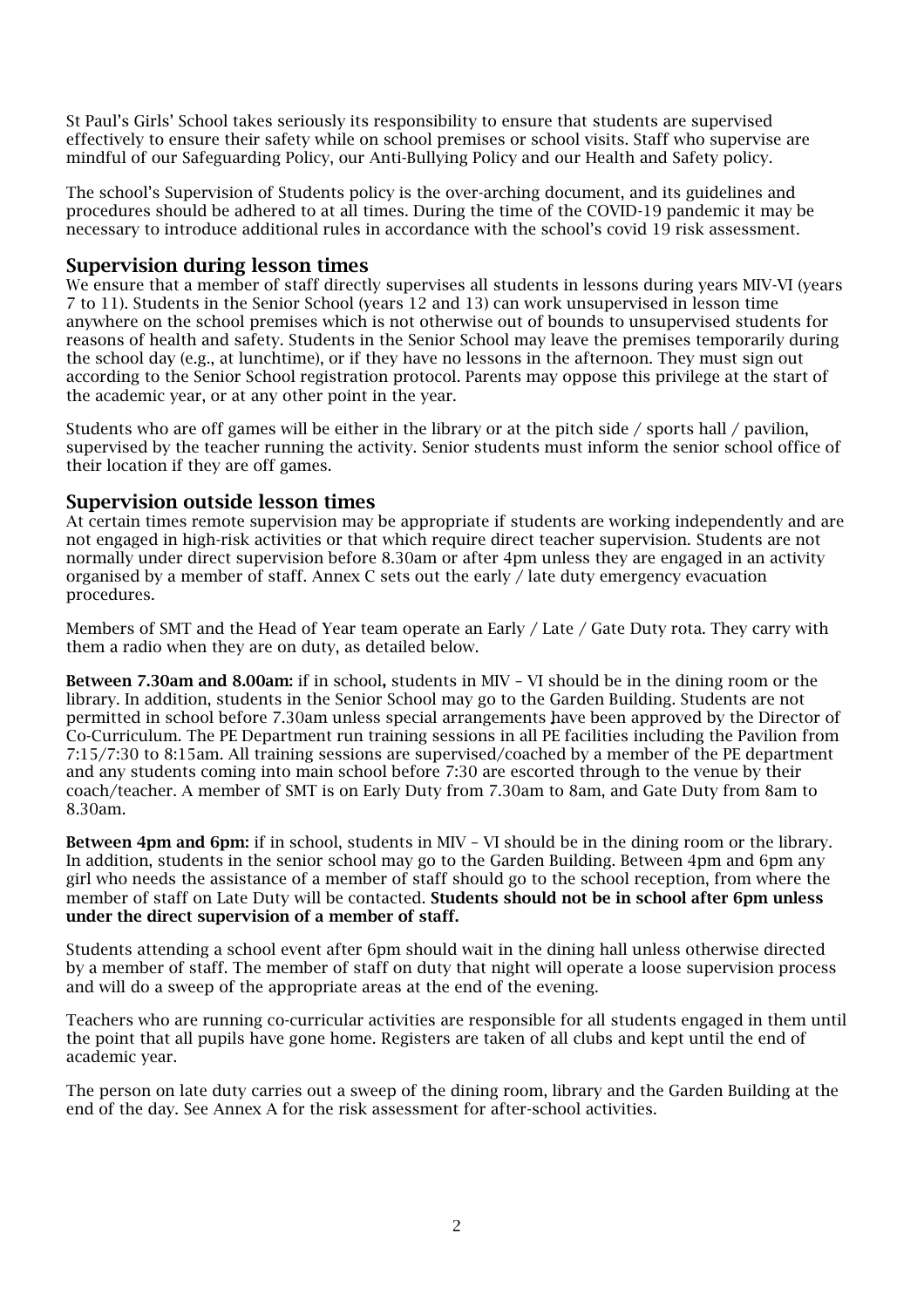# Areas always out of bounds

Some areas are out of bounds to unsupervised students in all year groups. These include the science laboratories, the design workshops, the swimming pool, the medical centre, and any area designated as staff only including the maintenance department and the kitchen areas.

## Use of the school's multi-gym

Students in the VI (year 11) and the Senior School (years 12 and 13) may use the multi-gym once they have completed an induction session with a member of PE staff and the induction form has been signed to confirm this. To ensure that a member of PE staff is in the vicinity, use is restricted to certain agreed times and under no circumstances should students use the gym alone.

Students in the Lower and Middle School (years 7 to 11) are not permitted to use the gym without the direct supervision of a member of PE staff.

## Supervision at break and lunch times

Teaching staff undertake weekly daytime supervisory duties throughout the academic year. One member of staff, is allocated to each duty to walk the school premises and outside areas at break and lunch times, ensuring that students are behaving appropriately and that there is no unsafe activity occurring. We particularly encourage staff to be aware of students interacting in a way which could be considered bullying, or of lone students who seem distressed. Incidents should be reported accordingly to the Head of Year, Director of Senior School or Director of Pastoral Care.

## Supervising students in productions

We ask all staff to help supervise students involved in music, drama, or dance productions in the evenings. The Senior Deputy ensures that staff are appropriately chosen for the nature of the role – for example female staff only are used for costume change duties. Staff supervisors are fully briefed by the organisers of the activity.

## Supervision of students on visits

The level of supervision must realistically reflect the purpose, location and nature of the visit, the age and maturity of the students and any special needs. Visits are therefore planned with sufficient adult supervision to reflect the potential risks and to allow for emergencies. Details of supervision arrangements are outlined in the School's Educational visits policy.

# Supervision of students on school journeys

A bus company provides the school with transport to and from school, before and after school. The bus driver is in charge of supervision at those times and knows to report any concerns to their line manager, who will contact the school directly.

## Supervision of students on school site during weekends/school holidays

To ensure their safety, students should not be in school unsupervised at the weekends and during the school holidays. We advise parents that we cannot assume responsibility for their child during these times unless they are involved in a specific teacher-led activity. **Teachers must arrange any weekend** or holiday activity in advance, by submitting a calendar request. Events not in the calendar should be notified to the Business Directorate at the earliest opportunity. Occasionally the school may make arrangements in the run up to public examinations for students to revise in the library during holiday time. Such arrangements are made on an ad-hoc basis, and students are notified of such arrangements in advance.

## First Aid

The medical room is open between 8.30am and 4.30pm Monday to Friday during term time. It closes at lunchtime, and for administrative duty at certain times of the day, although the nurse would be available in case of emergency at these times. When the medical room is closed, first aid may be sought from the front office staff, who will contact the nurse via the radio, or organise first aid as necessary.

# **Visitors**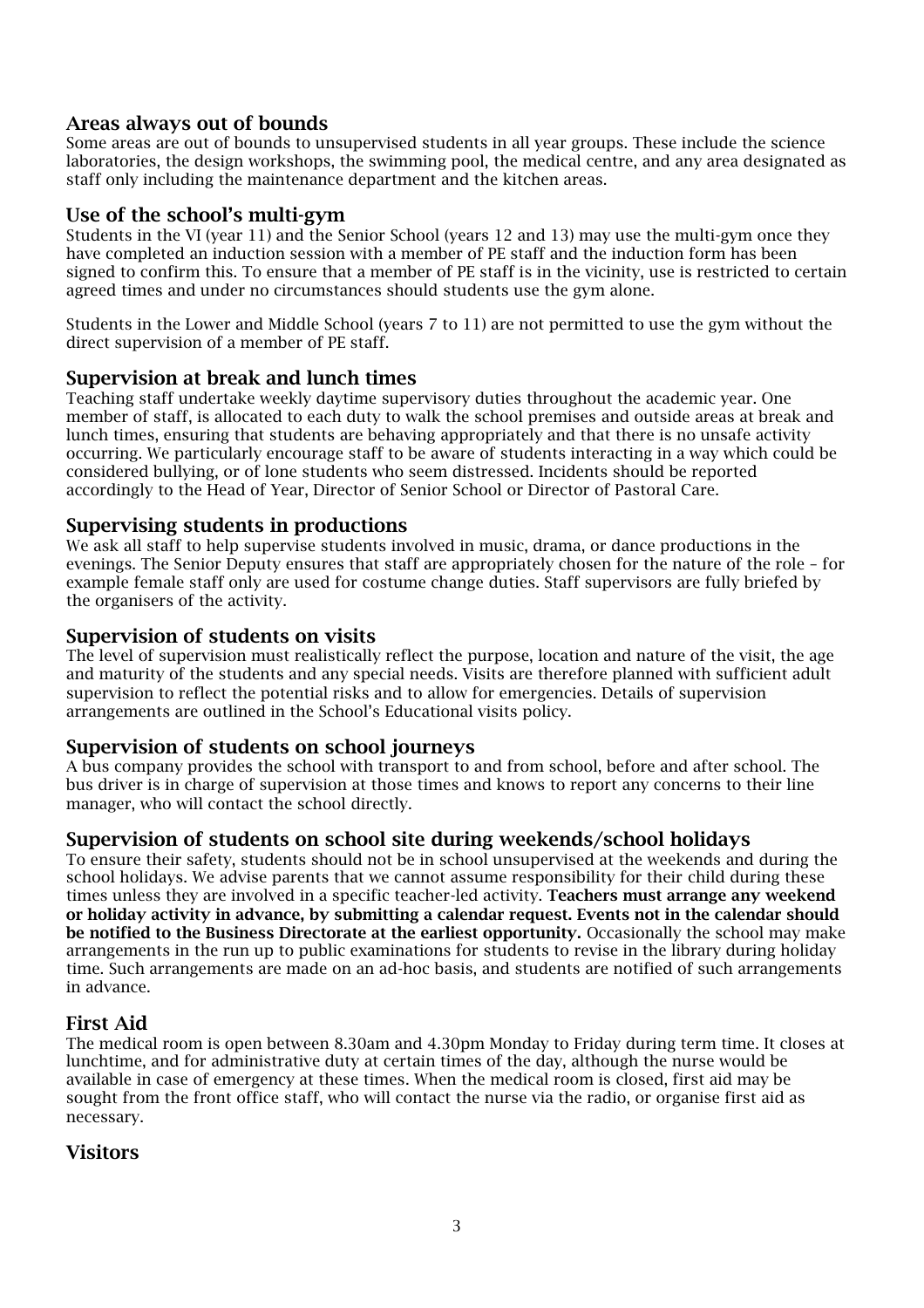In accordance with the school's Visitors Policy, all visitors to the school must sign in and out at school reception, where they will receive a lanyard, which they are expected to wear for the duration of their visit. Staff and students from St Paul's Girls' School are also required to wear their lanyard whilst on school premises. All staff should be prepared to challenge people on site without a lanyard, and to report any concerns to the school reception immediately. See COVID-19 addendum to the main Visitors' Policy for visitor arrangements during the COVID-19 period.

## Lone working

Under certain circumstances staff may find themselves working on a one-to-one basis with students. Such circumstances are normally restricted to visiting music teachers, the counsellors, medical team or senior students working on a tutorial type basis with a member of staff. Exceptionally classes in the senior school may be timetabled for only one student.

Informal one-to-one meetings with students frequently take place on the Marble.

Further guidance to staff for lone working with students is set out in the staff code of conduct which all staff are required to read at the start of the academic year.

## Detentions

Detentions take place after school on Fridays, and are supervised by Heads of Year, on a rota basis. The list of weekly detention is held by the Attendance Supervisor.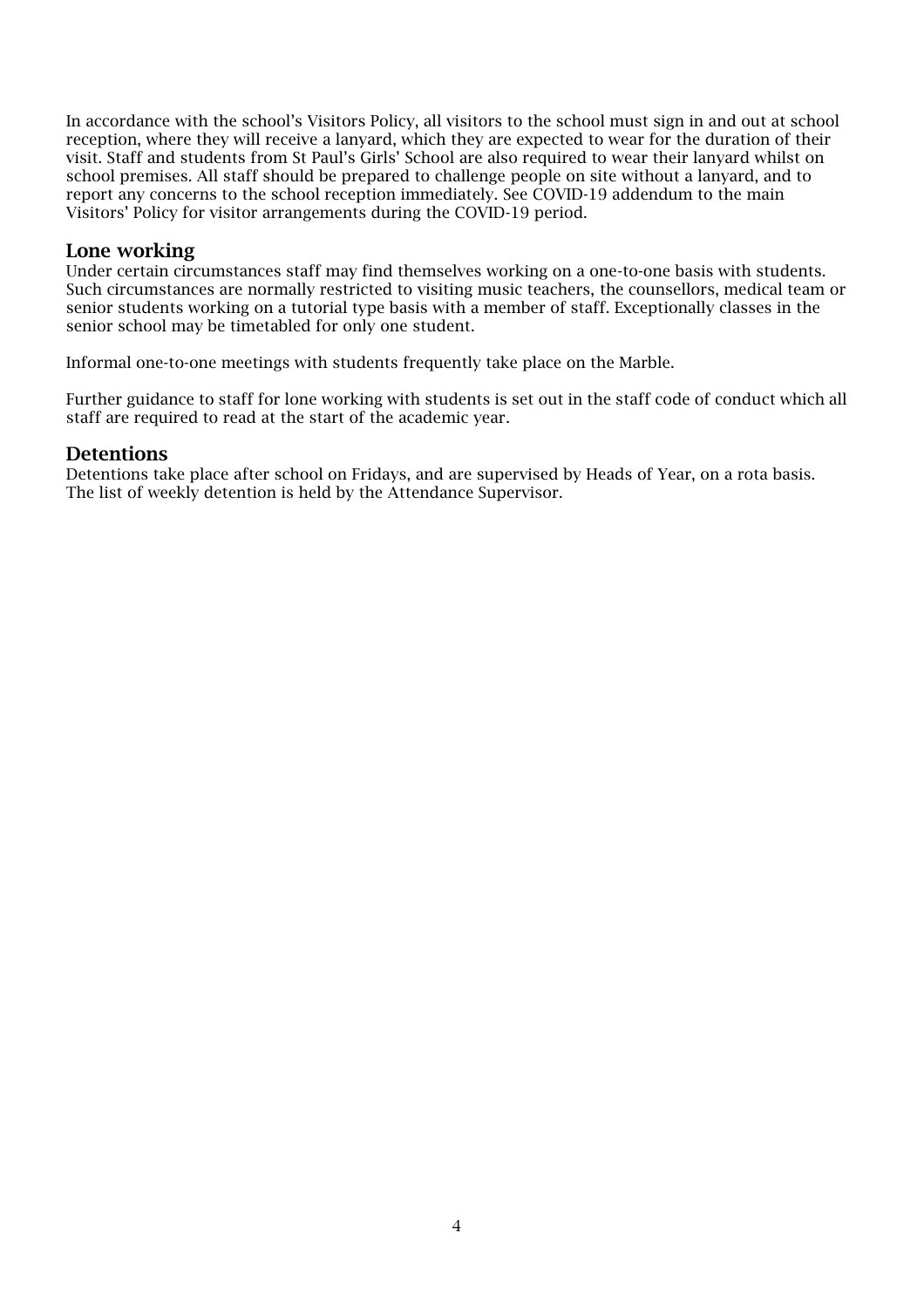# Annex A Risk Assessment

## St Paul's Girls' School: Risk Assessment: Pupil on site Out of Hours / off site during school day

This risk assessment should be read in conjunction with the following policies:

*Supervision of Students Behaviour Safeguarding (Child Protection) First Aid Visitor Policy*

## *Departments maintain risk assessments for specific activities*

## NB: for the purposes of this risk assessment, normal school hours are defined as 8.30 am-4.15 pm.

## Risks and Mitigation

| <b>Risk</b>                                                                                  | <b>Mitigating Action</b>                                                                                                                                                                                                                                                                                                                                                                                                                                                                                                                  |  |
|----------------------------------------------------------------------------------------------|-------------------------------------------------------------------------------------------------------------------------------------------------------------------------------------------------------------------------------------------------------------------------------------------------------------------------------------------------------------------------------------------------------------------------------------------------------------------------------------------------------------------------------------------|--|
| Injury/other<br>emergency as a<br>result of an accident<br>outside of normal<br>school hours | Students are not allowed on site before 7.30 am (unless directly<br>supervised). Between 7.30 and 8.00 am and 4.15 pm to 6 pm students are<br>only allowed to work independently in the library or the dining hall and<br>Garden Building (seniors only). From 8 am most staff are on site and the<br>school day is in operation. The member of staff on late duty sweeps the<br>specified areas to ensure that pupils have left by 6 pm.<br>The duty caretaker locks the whole site at 8pm Monday to Thursday and at<br>6 pm on Fridays. |  |
|                                                                                              | There is a member of SMT on early duty between 7.30 am and 8 am<br>Monday to Friday and a Head of Year on late duty between 4.15 and 6pm.<br>The person on duty carries a radio. Reception is staffed during this time<br>and the receptionist / duty concierge can contact the person on late duty<br>via the radio. Any student in difficulty knows to contact reception<br>whenever possible.                                                                                                                                          |  |
|                                                                                              | Guidance is detailed in the school's Behaviour, and Supervision of Students<br>policies. Students and staff are made aware of this guidance.                                                                                                                                                                                                                                                                                                                                                                                              |  |
|                                                                                              | The duty caretaker is first aid trained and can be contacted via<br>Reception.                                                                                                                                                                                                                                                                                                                                                                                                                                                            |  |
|                                                                                              | Risk assessments are conducted of all risky places. Appropriate safety<br>measures are in place. Students are not allowed unsupervised in risky<br>areas (e.g., science labs, swimming pool, maintenance areas, makers spaces<br>and creative technology spaces).                                                                                                                                                                                                                                                                         |  |
|                                                                                              | Students involved in a school activity before or after normal school hours<br>(e.g., a school play or concert) will be under the supervision of the lead<br>member of staff and allocated duty staff. Staff receive first aid training in<br>accordance with the requirements of their role.                                                                                                                                                                                                                                              |  |
| Health related                                                                               | All mitigating action above and                                                                                                                                                                                                                                                                                                                                                                                                                                                                                                           |  |
| incident (e.g.,<br>fainting) outside of<br>normal school<br>hours                            | For out of school events - information relating to students with severe or<br>current medical and/or pastoral conditions will be relayed to the lead<br>member of staff as appropriate.                                                                                                                                                                                                                                                                                                                                                   |  |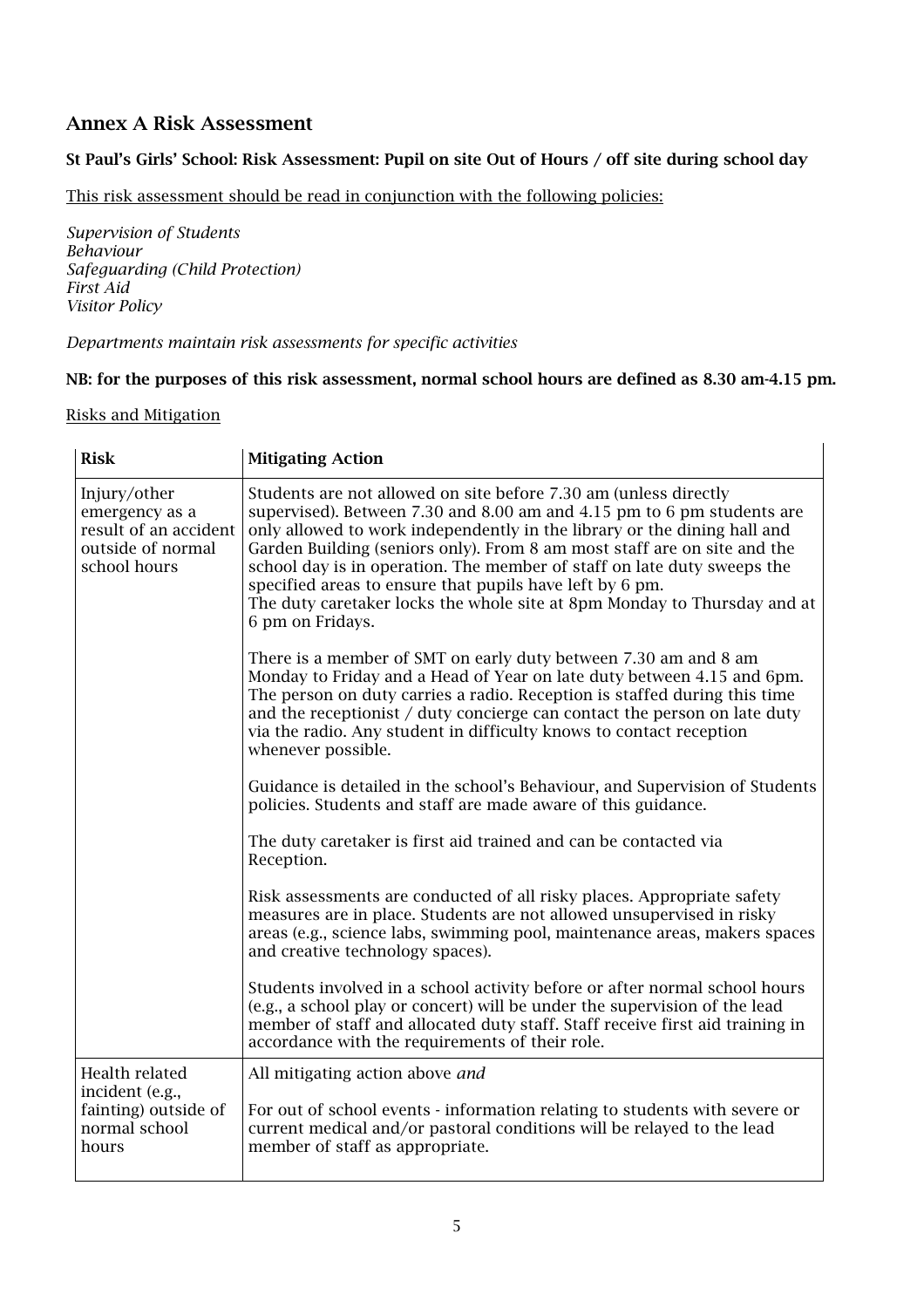|                                                                                                           | Duty caretakers are first aid trained                                                                                                                                                                                                  |
|-----------------------------------------------------------------------------------------------------------|----------------------------------------------------------------------------------------------------------------------------------------------------------------------------------------------------------------------------------------|
| Incident due to self-<br>inflicted actions                                                                | There is excellent communication between the medical staff and the<br>school's pastoral team. Students with medical conditions of concern would<br>have appropriate supervisory measures and restrictions put in place<br>around them. |
|                                                                                                           | In extremis, a student may not be allowed to attend school.                                                                                                                                                                            |
| Incident due to<br>actions of another<br>member of the<br>school community<br>(e.g., risk of<br>bullying) | St Paul's has a zero-tolerance approach to bullying.<br>All students are aware of the school's approach to bullying which is<br>discussed via PSHE and in tutor groups.                                                                |
|                                                                                                           | The bullying log is regularly monitored and any patterns are identified.                                                                                                                                                               |
|                                                                                                           | Appropriate action would be taken to mitigate the risk of any incident<br>between individuals.                                                                                                                                         |
|                                                                                                           | Security cameras are in certain key public areas.                                                                                                                                                                                      |
|                                                                                                           |                                                                                                                                                                                                                                        |
| Incident due to                                                                                           | The school has a comprehensive Visitors Policy.                                                                                                                                                                                        |
| actions of a third<br>party (e.g., intruder<br>on site)                                                   | Visitors are appropriately supervised, in line with our Prevent and<br>Safeguarding Policies. Some visitors, e.g., visiting speakers are risk<br>assessed.                                                                             |
|                                                                                                           | The main entrance to the school has a double-door access control system,<br>reducing the opportunity for someone to gain unauthorised access to the<br>school.                                                                         |
|                                                                                                           | Reception is staffed between 7.30 am and school closing.                                                                                                                                                                               |
|                                                                                                           | A duty caretaker is on site until school closing.                                                                                                                                                                                      |
|                                                                                                           | Security cameras cover points of entry / exit and in other designated areas<br>of the school - these are not constantly monitored but act as a deterrent.                                                                              |
|                                                                                                           | Additional staff supervision is in place for school events that take place<br>out of hours.                                                                                                                                            |
| Risk of incident<br>moving between the<br>main school and the<br>pool/Field                               | Students in the Lower School must travel between the main school and the<br>field/pool in small groups.                                                                                                                                |
|                                                                                                           | Older students may walk between the various sites alone, but all students<br>have received guidance relating to street safety from their tutors as part of<br>the school's PSHE provision.                                             |
|                                                                                                           | Street safety messages are repeated/reinforced by PE staff.                                                                                                                                                                            |
|                                                                                                           | Routes between the main school and the field/pool are along well-lit public<br>footpaths.                                                                                                                                              |
|                                                                                                           | Pavements are wide, minimising the risk of pupils stumbling into the road                                                                                                                                                              |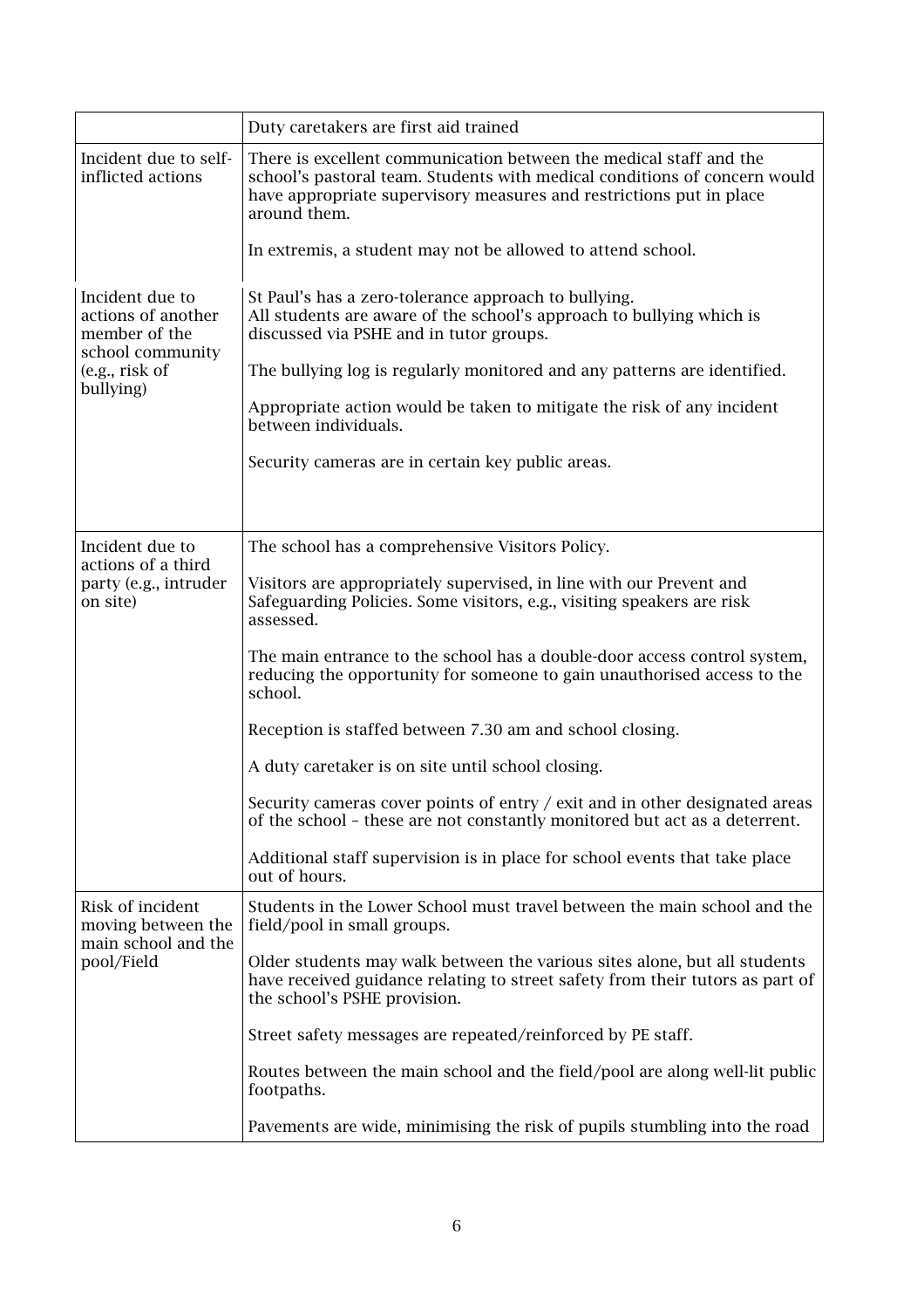| $\vert$ 7.30am (e.g., for an      | Pupils on site before Under certain circumstances and only with the express permission of the<br>Director of Co Curriculum, students may be allowed on site before 7.30am. |
|-----------------------------------|----------------------------------------------------------------------------------------------------------------------------------------------------------------------------|
| early morning<br>sports practice) | From a pre-arranged time, they may enter the school through the main<br>front door but must wait at reception until a member of staff accompanies                          |
|                                   | them to their activity which is then always directly supervised.                                                                                                           |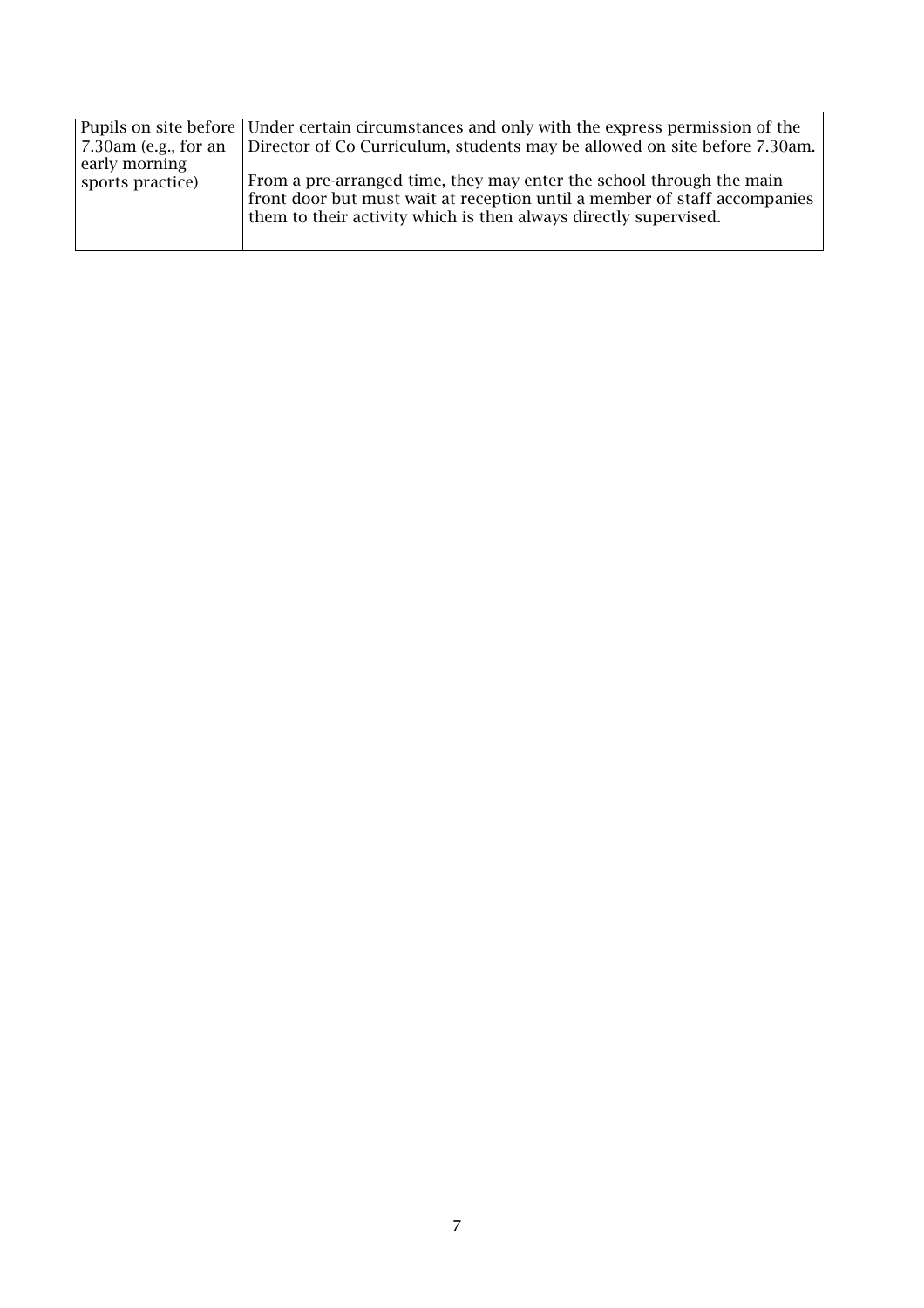# Annex B Early / Late duty – emergency evacuation

## Early Duty

Before 8.30am, SMT operates a duty rota. The member of staff on duty will manage an evacuation; they will:

- Ensure they have the duty radio.
- If the first person outside, help students, staff, visitors to cross the road safely by stopping the traffic, which may be dense at this rush-hour time.
- Radio the person at the fire panel (usually the duty caretaker) confirming that they are at the assembly point.
- Ensure that students are supervised.
- If there is a fire or if the fire and rescue service have attended the premises, the member of SMT on duty will arrange for students to be supervised until a contingency plan has been activated.
- If the person in charge at the fire panel, confirms that it is safe to return to the school buildings, give the instruction to students, visitors and staff assembled.

In the event of a fire evacuation after 4 pm, it is very possible that the Senior Deputy, the Director of Pastoral Care, the Director of Operations or the Bursar will be in school and will manage an evacuation. However, we cannot guarantee that all staff are available after 4 pm and the site team will be focusing on establishing the location of fire rather than the management of people at the assembly point. Therefore, it is important that all staff on late duty understand their role in the event of an evacuation after 4 pm if other members of the SMT usually in charge are not present.

The school fire emergency plan states:

- The member of staff on late duty (until 6 pm) will:
	- Ensure that they have the duty radio and wear a high vis jacket.
	- If the first person outside, help students, staff, visitors to cross the road safely by stopping the traffic.
	- Radio the person at the fire panel (usually the duty caretaker) confirming that they are at the assembly point.
	- Ensure that any students not accompanied by another member of staff are supervised.
	- If there is a fire or if the fire and rescue service have attended the premises, the member of staff on late duty will send students, staff and visitors home as instructed by the person in charge at the fire panel.
	- If the person in charge at the fire panel, confirms that it is safe to return to the school buildings, give the instruction to students, visitors and staff assembled.

## Duty radio

To enable the person on late duty to carry out these responsibilities we have a duty radio (and a high vis jacket) which are kept in the front office (radio on table by the door to marble, and high vis jackets on top of pigeonholes).

At the start of the duty, you should collect the radio from the front office and turn the radio on to channel 1. Please remember to return the radio (put back on charging station) and the high vis jacket at the end of the duty.

## Instruction on hearing the fire alarm:

- Ensure your radio is turned on to channel 1. You will be able to hear the caretakers / maintenance staff dealing with the fire alarm.
- Put on your high vis jacket.
- At the assembly point, confirm that you are there by using the radio and stating something along the lines of 'This is [your name]. I am the person on duty and I am at the assembly point'.